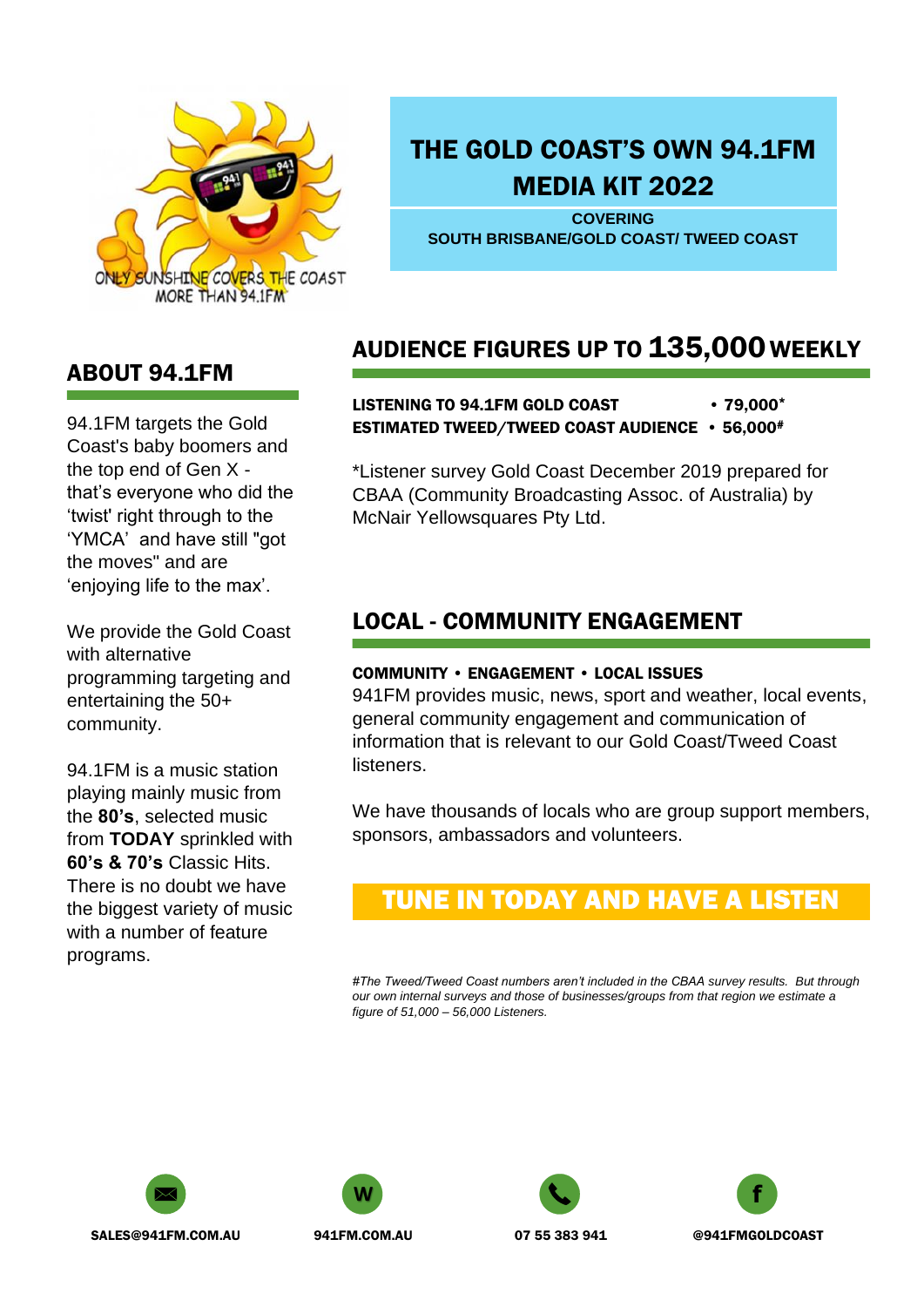94.1FM has attracted some of the best professional radio voices in Australia. Many have been involved in radio and media in some capacity for most of their workings lives. **Our announcers are engaging, intelligent and most of all fun**. They love the Gold Coast and they love what they do every day**.**

### **MONDAY - FRIDAY**



#### **BREAKFAST 5AM – 9AM RICHARD FOWLER**

Gold Coast's Number 1 Breakfast Announcer The Gold Coast Bulletin calls him "The King of Gold Coast Radio"

## **MORNING 9AM – Noon RHONDA SHARRATT**

TV Logie Award Winning Personality Former 4GG Gold Coast Morning Presenter Gold Coast NRTV Host





#### **AFTERNOON Noon – 3PM JOHN PIERCE**

Sydney & Brisbane/Gold Coast Radio & Music Guru Brisbane Radio Program Director

> **DRIVE 3PM – 7PM MARK IRVINE** 3XY Melbourne & MMM Brisbane "Shirl & Irvine" 3 years on-air with Shirley Strachan of **Skyhooks**



### **WEEKENDS AND NIGHTS INCLUDE FEATURE PROGRAMS**

- Monday Jazz & Blues Tuesday – Local Gold Coast Artist/Comedy Show Wednesday – Classic Album/Music From The Movies Thursday – Rock'n'Roll Friday – Kerr's Country Saturday – 90's& 00's Countdown/The Best Disco In Town Sunday – 60's 70's 80's Countdown
	- Beatles Magical Mystery Tour

#### **All Feature Programs are produced at 94.1FM Studios Gold Coast**